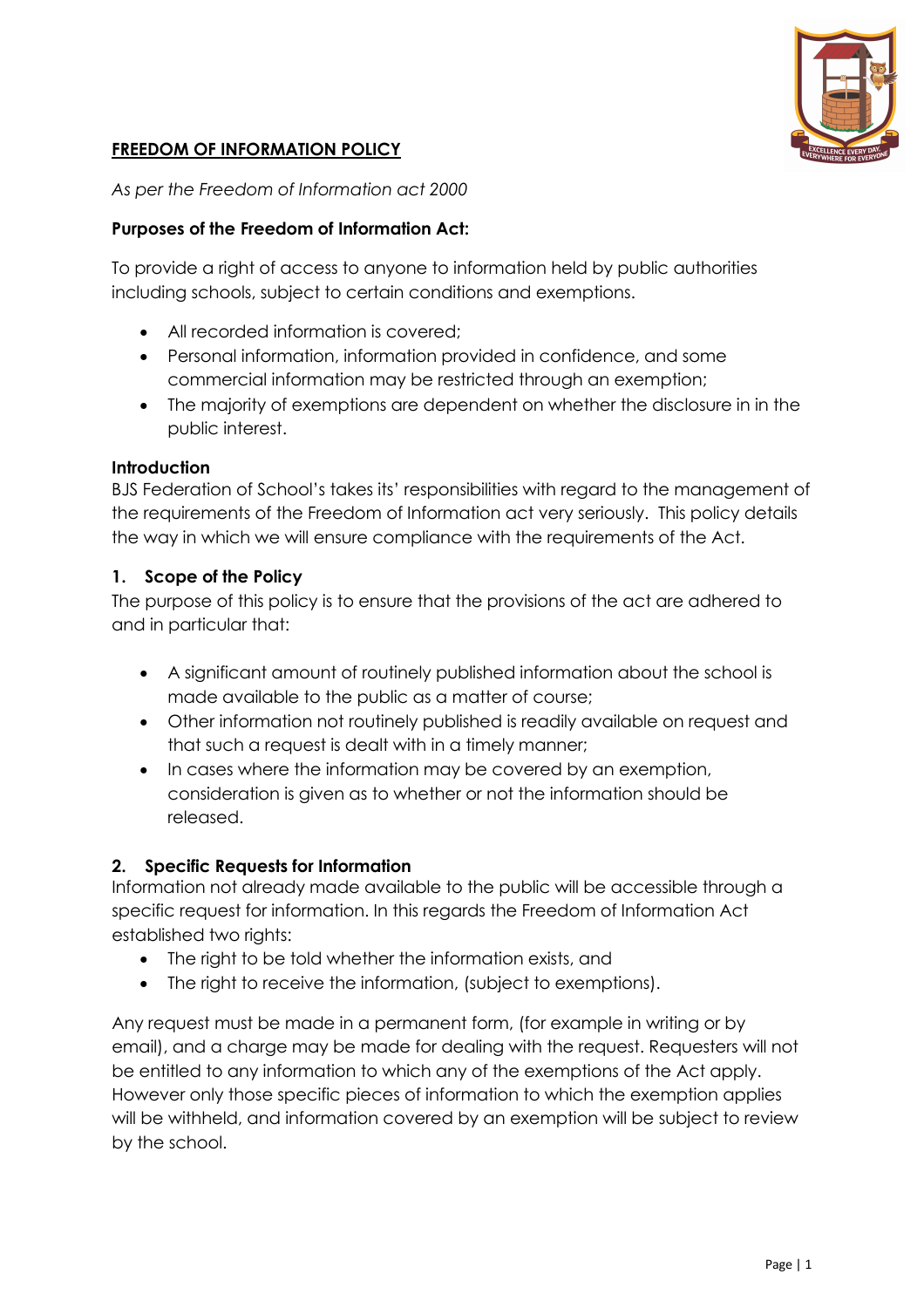

The school will respond to any specific request within 20 working days. If a fee is required, the period of 20 working days will commence from the date that the fee is paid.

# **3. Charges**

The school reserves the right to charge an appropriate administration fee for dealing with specific requests for information when that information is not already in the public domain.

# **4. Exemptions under the Act**

There are 23 exemptions under the Act, some exemptions where the public interest test applies, and others which are absolute exemptions. Details of the exemptions maybe found on the Information Commissioners website: www.informationcommissioner.gov.uk

Where a request is made for information which includes exemptions the school will consider both the prejudice test and the public interest test and may, in some circumstances, withhold the requested information.

# **5. Complaints**

Any complaints received in respect of a Freedom of Information request should be addressed in writing to the Headteacher. The complaint will be acknowledged immediately and every reasonable effort will be taken to offer a more comprehensive reply within 21 days.

## **Freedom of Information**

# **Guide to information available from BJS Federation of School's under the model publication scheme**

#### *This publication scheme conforms to the model scheme for schools approved by the InformationCommissioner.*

| Information to be published                                                                                | How the information<br>can be obtained: | Cost: |
|------------------------------------------------------------------------------------------------------------|-----------------------------------------|-------|
| Class 1 - Who we are and what we do<br>(Organisational information, structures, locations and<br>contacts) | hard copy and/or<br>website             |       |
| This will be current information only                                                                      |                                         |       |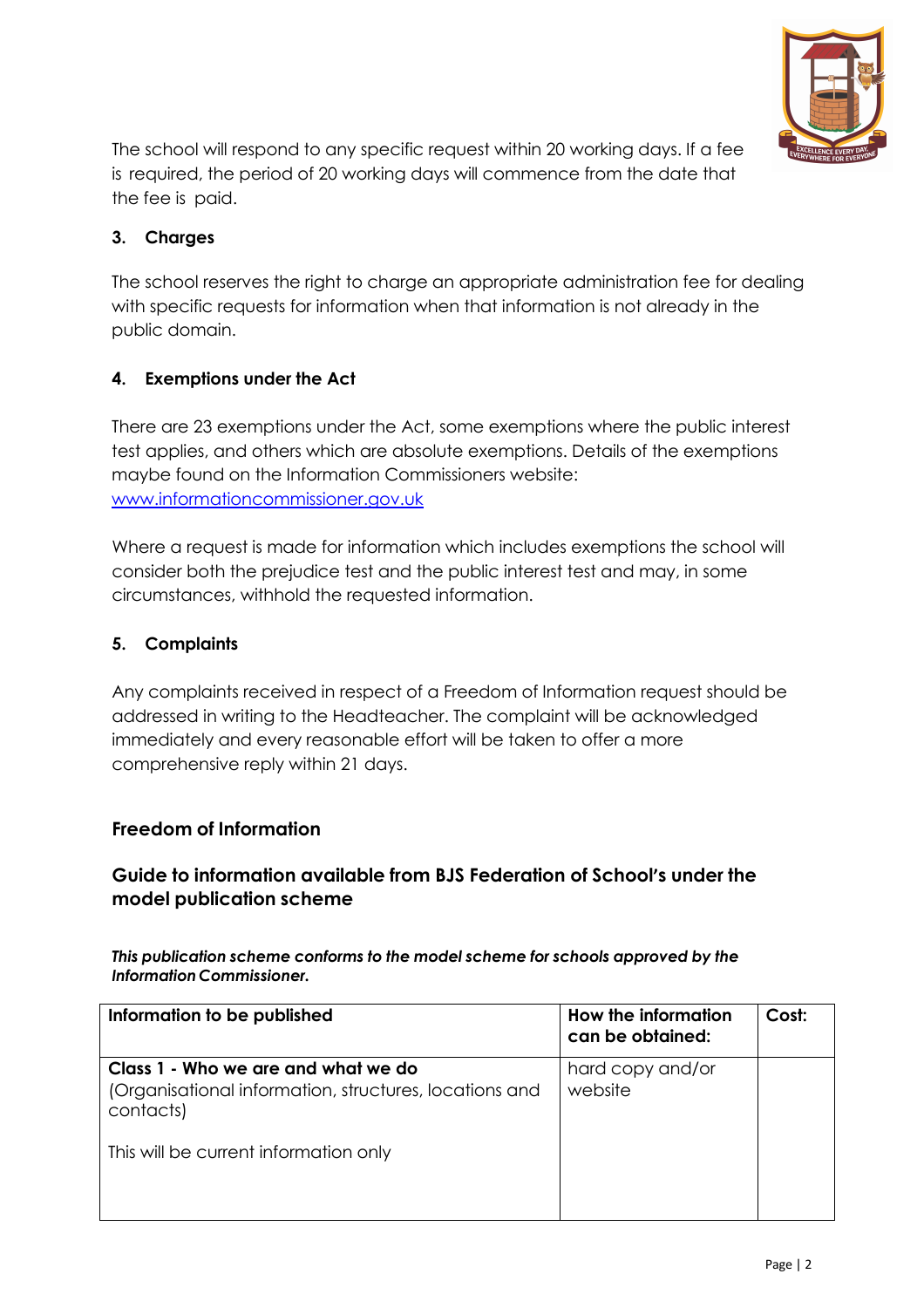| Who's who in the school                                                                                                                                                                                                                                    | hard copy and/or<br>website   |
|------------------------------------------------------------------------------------------------------------------------------------------------------------------------------------------------------------------------------------------------------------|-------------------------------|
| Who's who on the governing body / board of<br>governors and the basis of their appointment                                                                                                                                                                 | hard copy and/or<br>website   |
| Instrument of Government / Articles of Association                                                                                                                                                                                                         | hard copy and/or<br>website   |
| Contact details for the Head teacher and for the<br>governing body, via the school (named contacts<br>where possible).                                                                                                                                     | hard copy and/or<br>website   |
| School prospectus (if any)                                                                                                                                                                                                                                 | hard copy                     |
| Annual Report (if any)                                                                                                                                                                                                                                     | hard copy and/or<br>website   |
| Staffing structure                                                                                                                                                                                                                                         | hard copy and/or<br>website   |
| School session times and term dates                                                                                                                                                                                                                        | hard copy and/or<br>website   |
| Address of school and contact details, including<br>email address.                                                                                                                                                                                         | hard copy and/or<br>website   |
| Class 2 - What we spend and how we spend it<br>(Financial information relating to projected and<br>actual income and expenditure, procurement,<br>contracts and financial audit)<br>Current and previous financial year as a minimum                       | (hard copy and/or<br>website) |
| Annual budget plan and financial statements                                                                                                                                                                                                                | Hard copy on request          |
| Capital funding                                                                                                                                                                                                                                            | Hard copy on request          |
| Financial audit reports                                                                                                                                                                                                                                    | Hard copy on request          |
| Details of expenditure items over £2000 - published at<br>least annually but at a more frequent quarterly or six-<br>monthly interval where practical.                                                                                                     | Hard copy on request          |
| Procurement and contracts the school has entered<br>into, or information relating to / a link to information<br>held by an organisation which has done so on its<br>behalf (for example, a local authority or diocese).                                    | Hard copy on request          |
| Pay policy                                                                                                                                                                                                                                                 | Hard copy on request          |
| Staff allowances and expenses that can be incurred<br>or claimed, with totals paid to individual senior staff<br>members (Senior Leadership Team or equivalent,<br>whose basic actual salary is at least £60,000 per<br>annum) by reference to categories. | Hard copy on request          |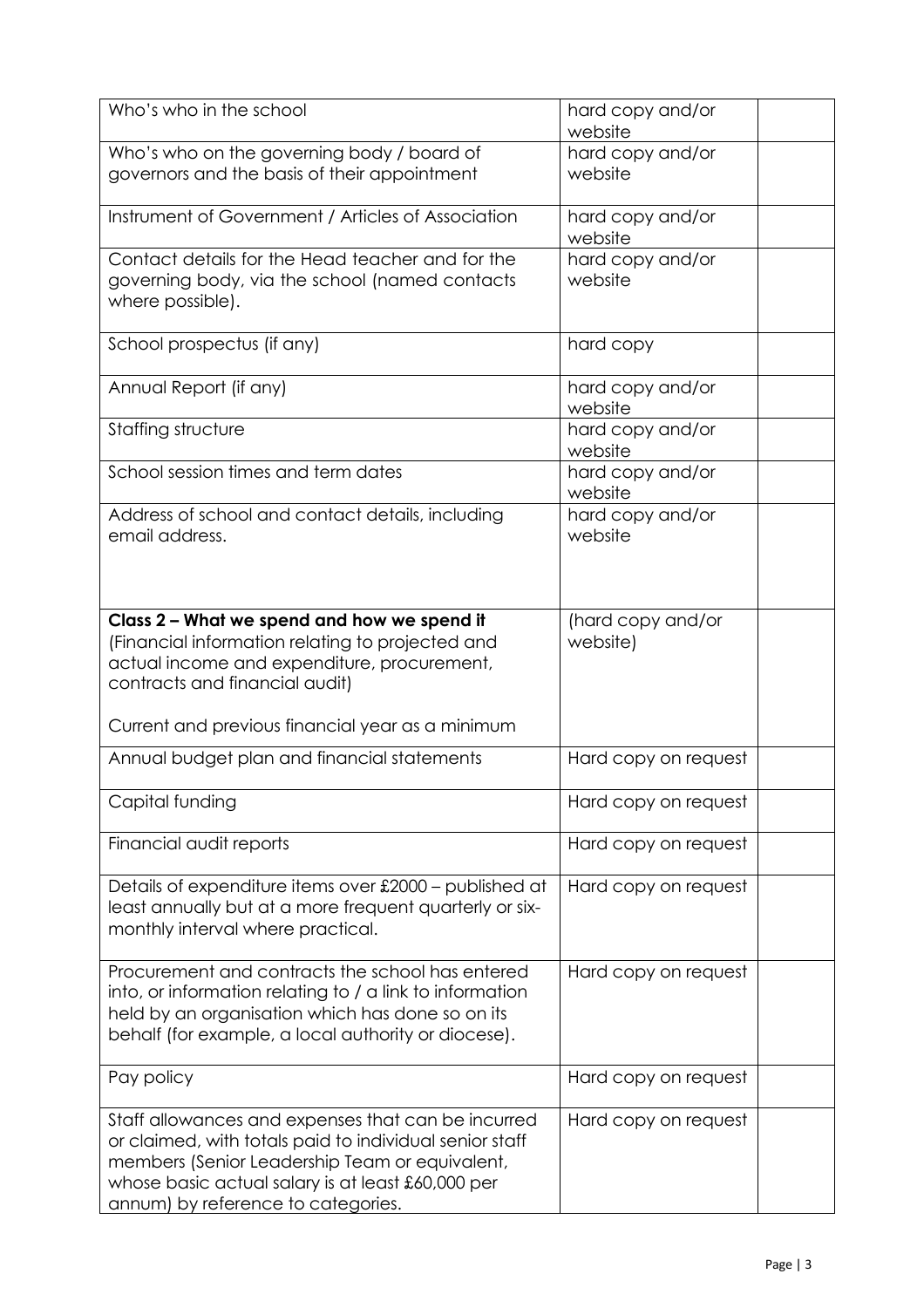| Staffing, pay and grading structure. As a minimum<br>the pay information should include salaries for senior<br>staff (Senior Leadership Team or equivalent as<br>above) in bands of £10,000; for more junior posts, by<br>salary range. | Hard copy on request           |  |
|-----------------------------------------------------------------------------------------------------------------------------------------------------------------------------------------------------------------------------------------|--------------------------------|--|
| Governors' allowances that can be incurred or<br>claimed, and a record of total payments made to<br>individual governors.                                                                                                               | Hard copy on request           |  |
| Class 3 - What our priorities are and how we are<br>doing<br>(Strategies and plans, performance indicators, audits,<br>inspections and reviews)<br>Current information as a minimum                                                     | (hard copy and/ or<br>website) |  |
| School profile (if any)                                                                                                                                                                                                                 | (hard copy and/ or             |  |
| And in all cases:                                                                                                                                                                                                                       | website)                       |  |
| Performance data supplied to the English or<br>Welsh Government or to the Northern Ireland<br>Executive, or a direct link to the data                                                                                                   |                                |  |
| The latest Ofsted / Education and Training<br>Inspectorate report<br>- Summary<br>- Full report                                                                                                                                         |                                |  |
| Post-inspection action plan                                                                                                                                                                                                             |                                |  |
| Performance management policy and procedures<br>adopted by the governing body.                                                                                                                                                          | Hard copy on request           |  |
| Performance data or a direct link to it                                                                                                                                                                                                 | Hard copy on request           |  |
| The school's future plans; for example, proposals for<br>and any consultation on the future of the school,<br>such as a change in status                                                                                                | (hard copy and/ or<br>website) |  |
| Safeguarding and child protection                                                                                                                                                                                                       | (hard copy and/ or<br>website) |  |
| Class 4 - How we make decisions<br>(Decision making processes and records of decisions)                                                                                                                                                 | (hard copy or<br>website)      |  |
| Current and previous three years as a minimum                                                                                                                                                                                           |                                |  |
| Admissions policy/decisions (not individual admission<br>decisions)                                                                                                                                                                     | (hard copy or<br>website)      |  |
| Agendas and minutes of meetings of the governing<br>body and its committees. (NB this will exclude                                                                                                                                      | Hard copy on request           |  |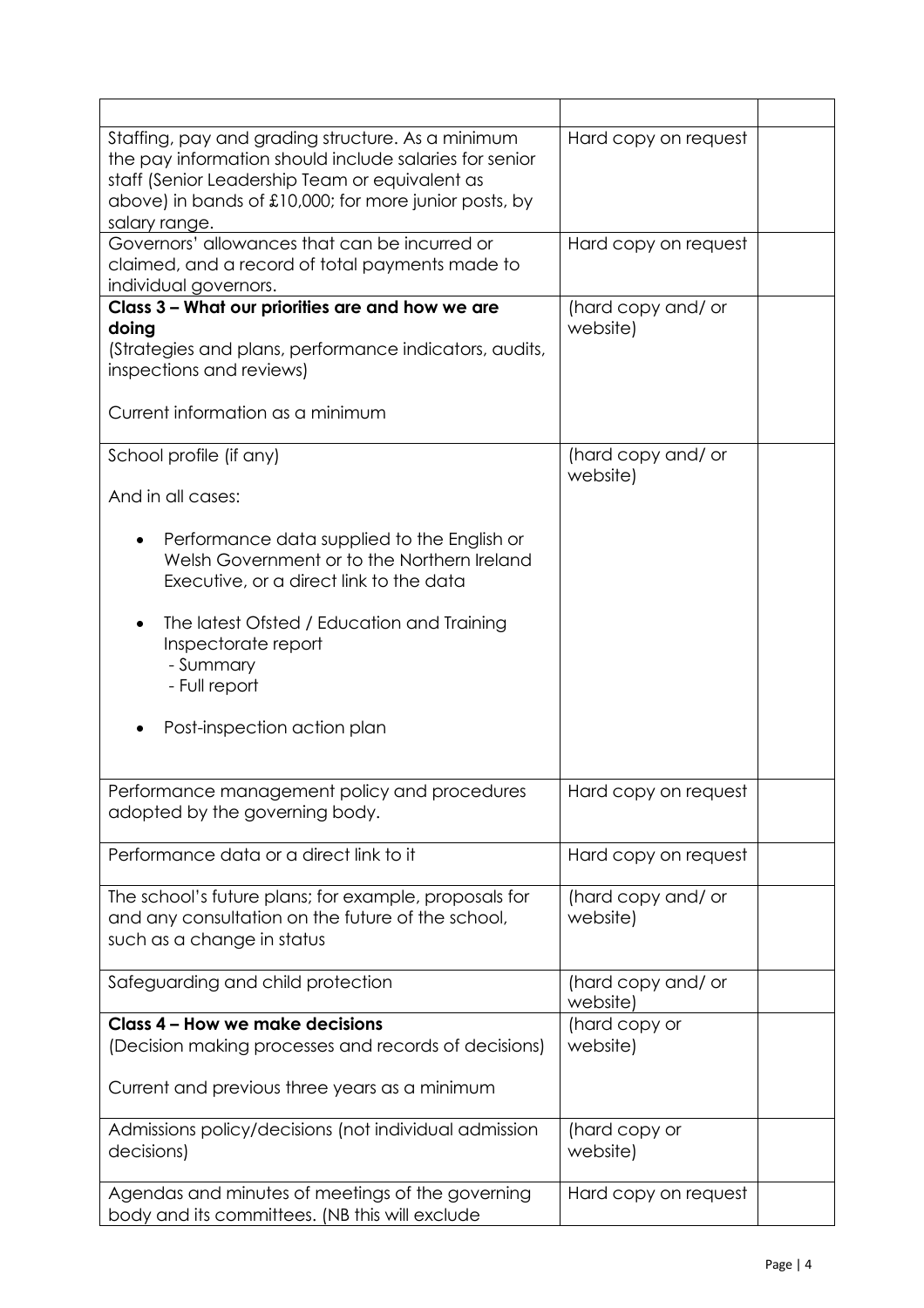| information that is properly regarded as private to                                                        |                                 |  |
|------------------------------------------------------------------------------------------------------------|---------------------------------|--|
| the meetings).                                                                                             |                                 |  |
|                                                                                                            |                                 |  |
| Class 5 - Our policies and procedures                                                                      | (hard copy or                   |  |
| (Current written protocols, policies and procedures                                                        | website)                        |  |
| for delivering our services and responsibilities)                                                          |                                 |  |
| Current information only.                                                                                  |                                 |  |
| As a minimum these must include policies,                                                                  |                                 |  |
| procedures and documents that the school is                                                                |                                 |  |
| required to have by statute or by its funding                                                              |                                 |  |
| agreement or equivalent, or by English government.                                                         |                                 |  |
| These will include policies and procedures for                                                             |                                 |  |
| handling information requests.<br>Records management and personal data policies,                           | hard copy or                    |  |
| including:                                                                                                 | website)                        |  |
| Information security policies                                                                              |                                 |  |
| Records retention, destruction and archive                                                                 |                                 |  |
| policies                                                                                                   |                                 |  |
| Data protection (including information sharing                                                             |                                 |  |
| policies)<br>Charging regimes and policies.                                                                | hard copy on request            |  |
|                                                                                                            |                                 |  |
| This should include details of any statutory charging                                                      |                                 |  |
| regimes. Charging policies should include charges                                                          |                                 |  |
| made for information routinely published. They should                                                      |                                 |  |
| clearly state what costs are to be recovered, the                                                          |                                 |  |
| basis on which they are made and how they are<br>calculated.                                               |                                 |  |
| If the school charges a fee for re-licensing the use of                                                    |                                 |  |
| datasets, it should state in its guide how this is                                                         |                                 |  |
| calculated (please see "How to complete the Guide                                                          |                                 |  |
| to information").                                                                                          |                                 |  |
| Class 6 - Lists and Registers                                                                              | hard copy; some                 |  |
|                                                                                                            | information may only            |  |
| Currently maintained lists and registers only (this does                                                   | be available by                 |  |
| not include the attendance register).                                                                      | inspection.                     |  |
|                                                                                                            |                                 |  |
| Curriculum circulars and statutory instruments                                                             |                                 |  |
| Disclosure logs                                                                                            |                                 |  |
|                                                                                                            |                                 |  |
| Asset register                                                                                             |                                 |  |
| Any information the school is currently legally                                                            |                                 |  |
| required to hold in publicly available registers                                                           |                                 |  |
|                                                                                                            |                                 |  |
| Class 7 - The services we offer                                                                            | hard copy or website;           |  |
| (Information about the services we offer, including<br>leaflets, guidance and newsletters produced for the | some information<br>may only be |  |
| public and businesses)                                                                                     | available by                    |  |